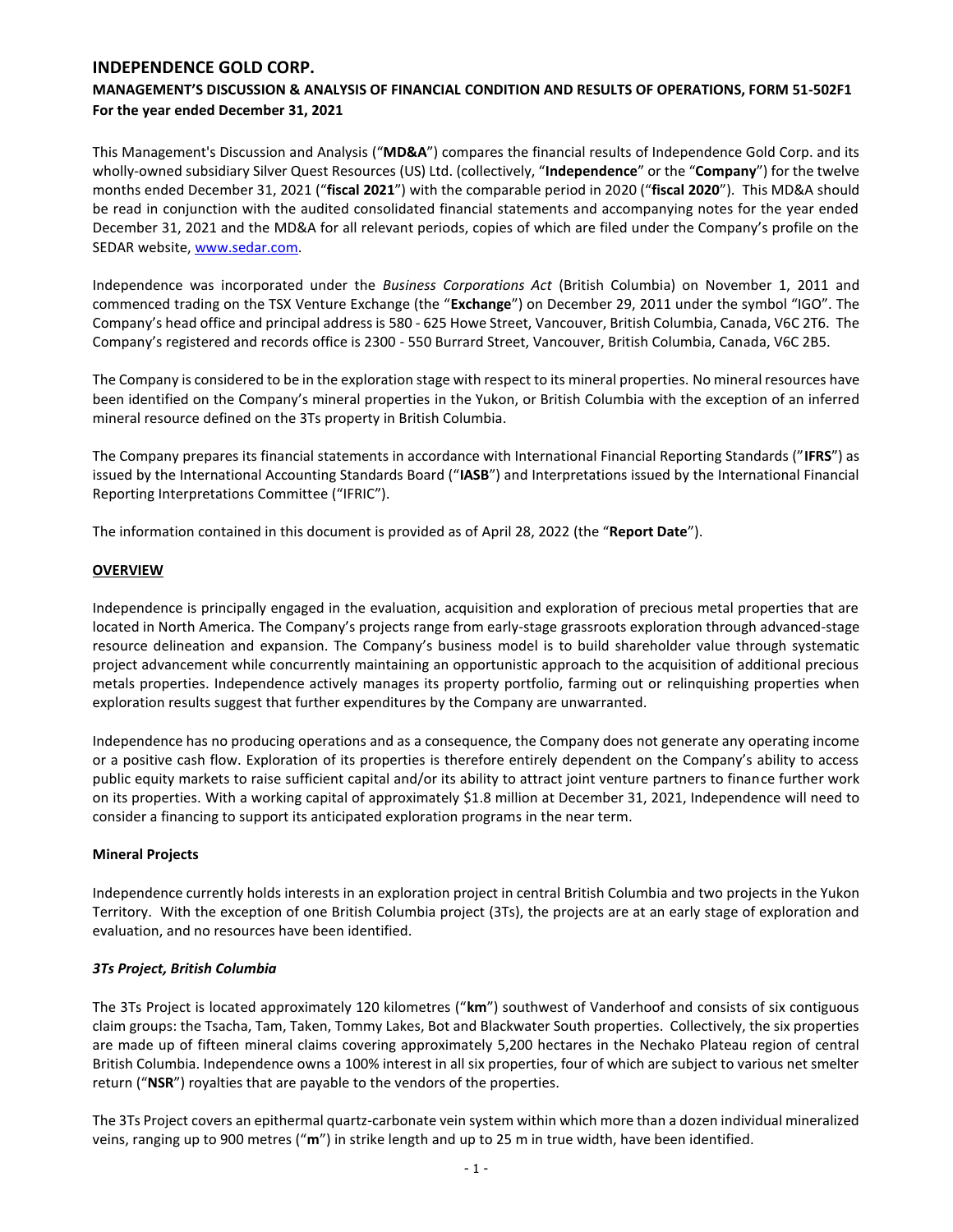## **MANAGEMENT'S DISCUSSION & ANALYSIS OF FINANCIAL CONDITION AND RESULTS OF OPERATIONS, FORM 51-502F1 For the year ended December 31, 2021**

## *Mineral Resource Estimate*

In 2014, the Company updated the mineral resource estimate for the 3Ts Project to incorporate results from the 2012 and 2013 diamond drilling programs on the Ted and Mint veins. The Inferred Resource estimate increased by 12% for the contained ounces of gold and 27% for the contained ounces of silver at a cut-off grade of 1.0 gram per tonne ("**g/t**") gold. This inferred resource is estimated to contain a total of 441,000 ounces of gold and 12,540,000 ounces of silver.

| Gold                          |               | Gold                            |               | <b>Silver</b> |               |
|-------------------------------|---------------|---------------------------------|---------------|---------------|---------------|
| <b>Cut-off Grade</b><br>(g/t) | <b>Tonnes</b> | Grade (g/t)                     | <b>Ounces</b> | Grade (g/t)   | <b>Ounces</b> |
|                               |               | <b>Tommy Vein</b>               |               |               |               |
| 0.5                           | 1,615,000     | 3.99                            | 207,000       | 39.70         | 2,059,000     |
| 1.0                           | 1,490,000     | 4.25                            | 204,000       | 41.90         | 2,009,000     |
| 1.5                           | 1,371,000     | 4.52                            | 199,000       | 44.30         | 1,953,000     |
| 2.0                           | 1,182,000     | 4.96                            | 189,000       | 48.00         | 1,824,000     |
|                               |               | <b>Ted Vein</b>                 |               |               |               |
| 0.5                           | 2,984,000     | 1.62                            | 156,000       | 93.5          | 8,974,000     |
| 1.0                           | 2,942,000     | 1.64                            | 155,000       | 94.7          | 8,955,000     |
| 1.5                           | 2,763,000     | 1.72                            | 153,000       | 99.5          | 8,837,000     |
| 2.0                           | 2,484,000     | 1.83                            | 146,000       | 107.45        | 8,575,000     |
|                               |               | <b>Mint Vein</b>                |               |               |               |
| 0.5                           | 1,036,000     | 2.47                            | 82,000        | 47.5          | 1,581,000     |
| 1.0                           | 1,020,000     | 2.51                            | 82,000        | 48.0          | 1,576,000     |
| 1.5                           | 957,000       | 2.63                            | 81,000        | 50.4          | 1,552,000     |
| 2.0                           | 829,000       | 2.94                            | 78,000        | 53.0          | 1,411,000     |
|                               |               | <b>Total Inferred Resources</b> |               |               |               |
| 0.5                           | 5,635,000     | 2.46                            | 445,000       | 69.6          | 12,614,000    |
| 1.0                           | 5,452,000     | 2.52                            | 441,000       | 71.5          | 12,540,000    |
| 1.5                           | 5,091,000     | 2.61                            | 433,000       | 75.4          | 12,342,000    |
| 2.0                           | 4,495,000     | 2.86                            | 413,000       | 81.7          | 11,810,000    |

The Inferred Resource Estimate for the 3Ts Project was prepared by Allan Armitage, Ph. D., P. Geo of GeoVector Management Inc. in accordance with NI 43-101. NI 43-101 of the Canadian Securities Administrators – Standards for Disclosure for Mineral Projects – requires that each category of mineral reserves and mineral resources be reported separately. Readers should refer to the Company's continuous disclosure documents available at [www.sedar.com](http://www.sedar.com/) for this detailed information, which is subject to the qualifications and notes therein.

In the fourth quarter of 2016 and the second quarter of 2017, the Company carried out a mobile metal ion ("**MMI**") soil sampling program on the property. The work was centered on the known veins and underexplored areas, intending to determine if this soil sampling method could recognize the locations of the Tommy, Ted and Mint veins. The method proved to be effective with gold, silver, zinc, lead and cadmium all returning elevated results down-ice from the Ted Vein. The follow-up program successfully identified five new target areas for follow-up drilling which could identify new mineralized veins below till cover.

Also, in the fourth quarter of 2016, a desktop study of the three veins comprising the 3Ts resource was completed to better understand the controlling features on mineralization. Within all three veins, a central core occurs where the veins range up to 25 m in true thickness and exhibit a sub-vertical, northerly-directed plunge, as defined by the highest grades within the veins. Within all three veins mineralization is open at depth, as well as along strike to the north. The exploration potential is highlighted by drill hole TS05-108 which tested the northern region of the Tommy Vein and returned 12.6 g/t gold and 66.8 g/t silver over 7.6 m in a subparallel vein located 80 m east of the Tommy Vein. This intercept occurs at a depth of 200 m below surface and is open for expansion in all directions.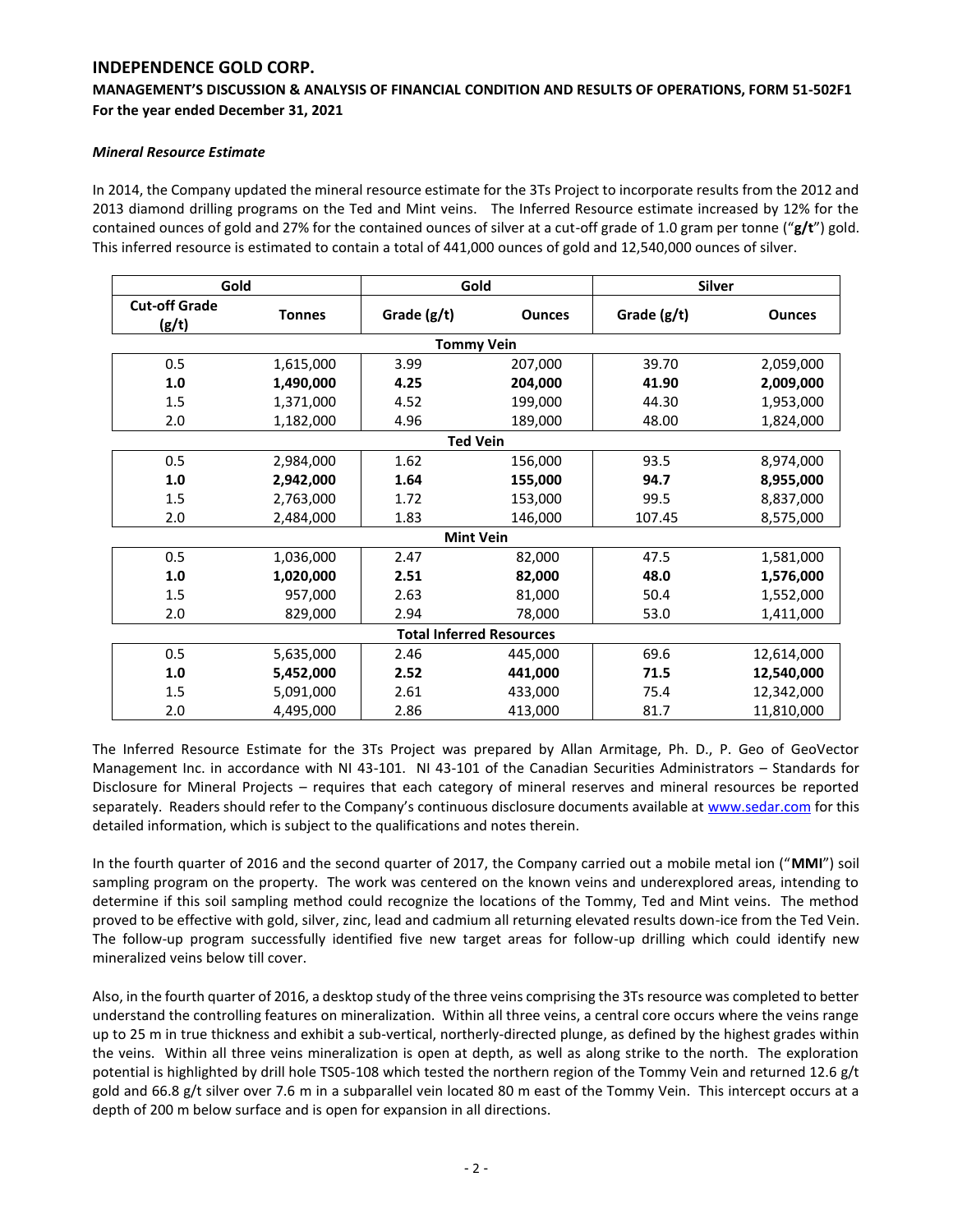# **MANAGEMENT'S DISCUSSION & ANALYSIS OF FINANCIAL CONDITION AND RESULTS OF OPERATIONS, FORM 51-502F1 For the year ended December 31, 2021**

In 2019 a desktop review of all historical geological information conducted, which included all of the historical data and resulted in the levelling of multiple datasets. This was used to guide the Company's exploration efforts in 2019, as well as complete a 3D geological modeling of the epithermal vein system. During the summer of 2019, a detailed TerraSpec alteration mapping program was carried out focusing on surface exposures around the known mineralized veins and historical drill core stored on site. Following this, a 286.4 line-km drone based magnetic survey was completed over the central part of the property. The resulting magnetic interpretation and a 3D magnetic inversion model, together with the observed alteration features, highlighted numerous areas of interest for follow-up work and assisted in refining several new drill targets.

Restrictions surrounding Covid-19 had resulted in a later start than anticipated for 2020, but an 11 drillhole program commenced in August 2020. Initial results from the Tommy Vein were released on October 15, 2020 and highlight that the Tommy Vein hosts high-grade gold and silver epithermal mineralization. The best intercept averaged 30.94 grams per tonne ("g/t") gold and 130.0 g/t silver across 3.0 m, within a wider intersection grading 7.97 g/t gold and 37.92 g/t silver over 12.7 m in hole 3T-20-02. This intercept is approximately 40 m along strike from the intercept in hole 95-019 that assayed 8.38 g/t gold and 76.16 g/t silver over 14.3 m. Further results were reported on November 10, 2020, that tested the underexplored Ted-Mint Offset Vein, which occurs in a faulted contact between the Ted Vein and the Mint Veins to the south and north, respectively. The results are highlighted by drillhole 3T-20-10, which intersected the Ted-Mint Offset Vein between 51.0 and 119.6 metres ("m"). This interval averaged 3.63 grams per tonne ("g/t") gold ("Au") and 132.83 g/t silver ("Ag") over 67.6 m.

In the first quarter 2021, the Company announced the results from metallurgical test work completed on mineralized quartz vein material taken from two composite samples collected from the Ted-Mint and Tommy vein systems. This study was initiated to compare results to a previous study that showed recoveries of 97.3% gold and 94.9% silver from a sample of Ted-Mint vein that had a head grade of 2.28 g/t gold and 66.6 g/t silver. In the current study, Composite 1 from the Tommy vein with a head grade of 4.9 g/t gold and 34.3 g/t silver showed recoveries of 93.9% gold and 92.4% silver. Composite 2 from the Ted-Mint offset vein with a head grade of 4.2 g/t gold and 139 g/t silver showed recoveries of 97.9% gold and 95.5% silver. These results confirm those of the previous study. The following table summarizes the results of the 2021 metallurgical test work:

|                               |                                                                                | <b>Composite 1 (Tommy Vein)</b> |                                      | <b>Composite 2 (Ted-Mint Offset Vein)</b> |  |  |  |
|-------------------------------|--------------------------------------------------------------------------------|---------------------------------|--------------------------------------|-------------------------------------------|--|--|--|
|                               | <b>Total Gold</b><br><b>Total Silver</b><br><b>Recovery</b><br><b>Recovery</b> |                                 | <b>Total Gold</b><br><b>Recovery</b> | <b>Total Silver</b><br>Recovery           |  |  |  |
|                               |                                                                                |                                 |                                      |                                           |  |  |  |
| <b>Gravity Concentrate</b>    | 1.46 %                                                                         | 0.57%                           | 27.6 %                               | 3.62%                                     |  |  |  |
| <b>Floatation Concentrate</b> | 76.0%                                                                          | 74.8%                           | 64.1%                                | 84.8%                                     |  |  |  |
| Leach Concentrate             | 16.4%                                                                          | 17.1 %                          | 6.18%                                | 7.07 %                                    |  |  |  |
| <b>TOTAL RECOVERY</b>         | 93.9%                                                                          | 92.4%                           | 97.9%                                | 95.5%                                     |  |  |  |

A winter drill program commenced in the first quarter of 2021, with 13 drill holes completed totaling approximately 4,300 metres. A summary of drill results released to date are as follows:

| <b>Drill Hole</b> | Vein            | From<br>(m) | To<br>(m) | <b>Drill</b><br>Intercept<br>(m) | Gold<br>(g/t) | <b>Silver</b><br>(g/t) |
|-------------------|-----------------|-------------|-----------|----------------------------------|---------------|------------------------|
| 3T-21-01          | Ted-Mint Offset | 293.35      | 307.00    | 13.65                            | 5.07          | 258.10                 |
| including         | Vein            | 293.35      | 299.20    | 5.85                             | 8.60          | 577.62                 |
| 3T-21-08          |                 | 239.00      | 276.00    | 37.00                            | 2.45          | 29.36                  |
| including         | Tommy Vein      | 243.00      | 251.30    | 8.30                             | 9.39          | 114.82                 |
| and               |                 | 245.60      | 249.30    | 3.70                             | 20.00         | 34.83                  |
| and               |                 | 245.60      | 247.30    | 1.70                             | 34.83         | 383.06                 |
| $3T-21-10$        |                 | 469.75      | 474.55    | 4.80                             | 3.90          | 28.11                  |
| including         | Tommy Vein      | 469.75      | 470.50    | 0.75                             | 6.48          | 30.00                  |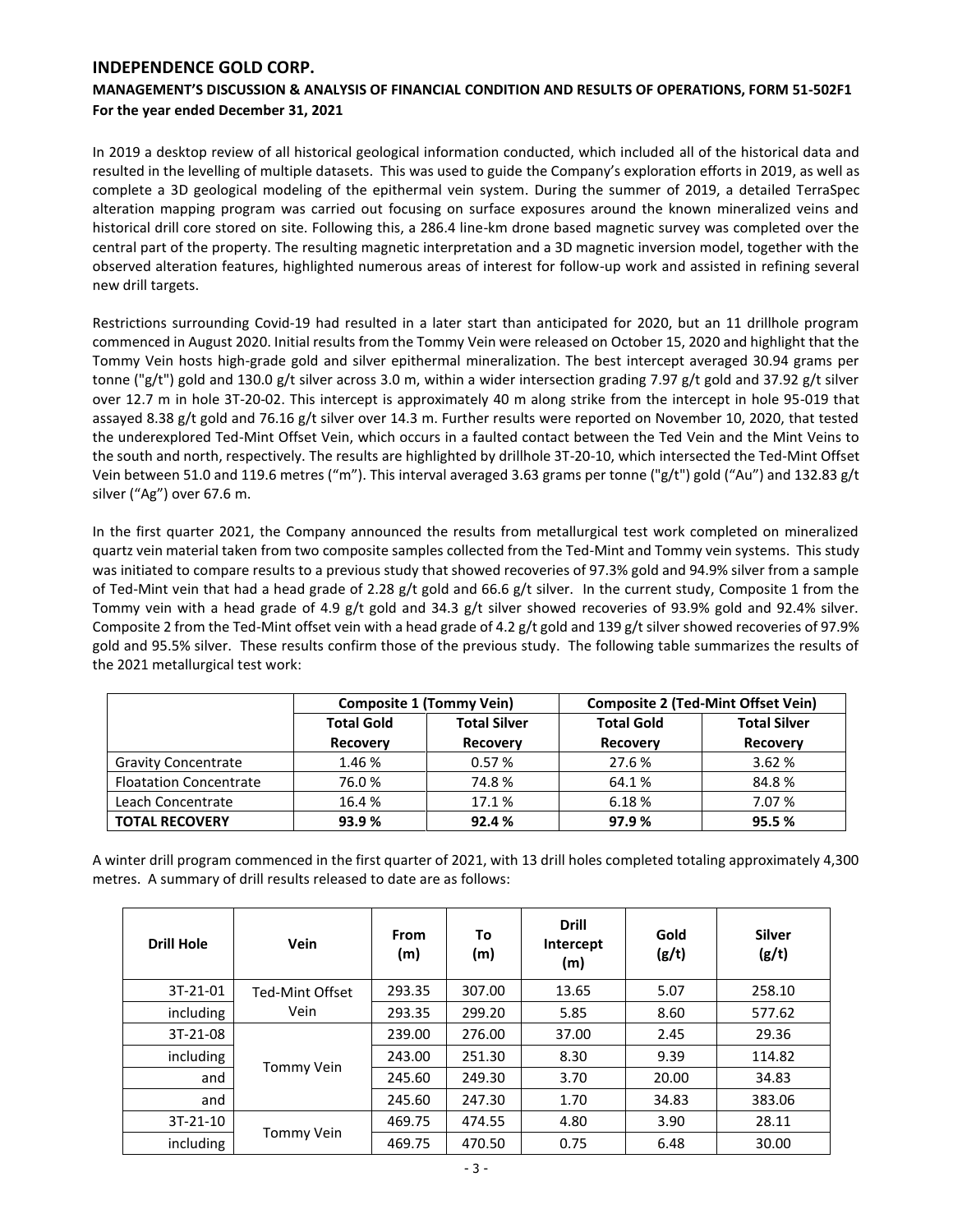**MANAGEMENT'S DISCUSSION & ANALYSIS OF FINANCIAL CONDITION AND RESULTS OF OPERATIONS, FORM 51-502F1 For the year ended December 31, 2021**

| <b>Drill Hole</b> | Vein              | <b>From</b><br>(m) | To<br>(m) | <b>Drill</b><br>Intercept<br>(m) | Gold<br>(g/t) | <b>Silver</b><br>(g/t) |
|-------------------|-------------------|--------------------|-----------|----------------------------------|---------------|------------------------|
| including         |                   | 473.55             | 474.55    | 1.00                             | 12.01         | 92.00                  |
| $3T-21-10$        |                   | 485.00             | 490.00    | 5.00                             | 1.29          | 3.80                   |
| including         |                   | 486.00             | 487.00    | 1.00                             | 3.06          | 10.00                  |
| $3T-21-12$        |                   | 68.00              | 88.70     | 20.70                            | 4.53          | 85.85                  |
| including         |                   | 69.00              | 71.00     | 2.00                             | 9.06          | 93.00                  |
| and               | Mint Central Vein | 78.95              | 86.00     | 7.10                             | 7.78          | 130.26                 |
| including         |                   | 78.95              | 79.75     | 0.80                             | 24.27         | 161.00                 |
| including         |                   | 85.00              | 86.00     | 1.00                             | 21.27         | 200.00                 |
| and               | Mint East         | 101.00             | 106.10    | 5.10                             | 1.04          | 18.61                  |
| including         | Vein              | 104.60             | 106.10    | 1.50                             | 2.91          | 31.13                  |
| 3T-21-14          |                   | 60.60              | 96.75     | 36.15                            | 4.48          | 61.64                  |
| including         |                   | 60.60              | 84.25     | 23.65                            | 6.77          | 91.39                  |
| and               | Mint Central Vein | 74.85              | 84.25     | 9.40                             | 16.50         | 222.68                 |
| and               |                   | 79.25              | 84.25     | 5.00                             | 29.13         | 306.20                 |
| and               |                   | 81.75              | 84.25     | 2.50                             | 50.98         | 444.10                 |

Other fieldwork completed in 2021 included:

- **Large-scale soil surveys:** Soil and till sampling was completed across the entire property, either as new grids or infill of existing ones. The results came during Q4 of 2021 and highlighted several gold and / or silver anomalies trending north-south from the core area (i.e. Ted-Mint / Tommy veins), thus generating further greenfield targets for exploration.
- **Deep Geophysical Surveys:** The company employed the services of Dias Geophysics to conduct a deep penetrating IP survey of the core veins and then to the west where several sporadic soil anomalies had been highlighted. The results (received in Q4 2021) revealed a new sub-surface high-chargeability target to the west of existing known veins, with its eastern margin corresponding with the Tommy Vein system. This anomaly could relate to a porphyry or other type of intrusive system that is feeding the epithermal veins. This is a priority target for 2022.
- **LiDAR:** In September 2021, McElhanney flew a LiDAR survey over the entire property. The output included high resolution imagery and digital elevation models. The output of this work assisted in the database review by allowing accurate sighting of historical drill pads and disturbance surveys. LiDAR work is not a critical part of resource evaluations and so puts the Company in good standing for future calculations.

In the first quarter of 2022, the Company commenced a winter drill program where a total of 4,185 meters of drill core was drilled, with the final hole being completed on April 1<sup>st</sup> 2022. The camp currently remains open to finish logging and core cutting but is expected to be closed by the end of April. The drill program consisted of 17 drill holes, with 10 targeting the Ted-Mint system and 5 in the Tommy system. The final two holes were drilled into the chargeability anomaly identified by Dias Consulting in 2021 ("Balrog").

Drilling was targeted to infill areas in anticipation of a new 43-101 resource being calculated in 2022. Additional drilling was also placed around the periphery of the main zones to establish the northerly extents of what would be considered economic mineralization. Veining was encountered in all holes, but results are still pending from the lab. Additional information was collected during logging such as vein textures and depths to help establish where in a generalized epithermal model these veins may have formed. Sampling was also considerably expanded to include brecciated zones of country rock around veins to help prove potential lower-grade intercepts over wider areas which could be modelled as a "bulk tonnage, lower grade" open pit scenario for material above the microdiorite sill.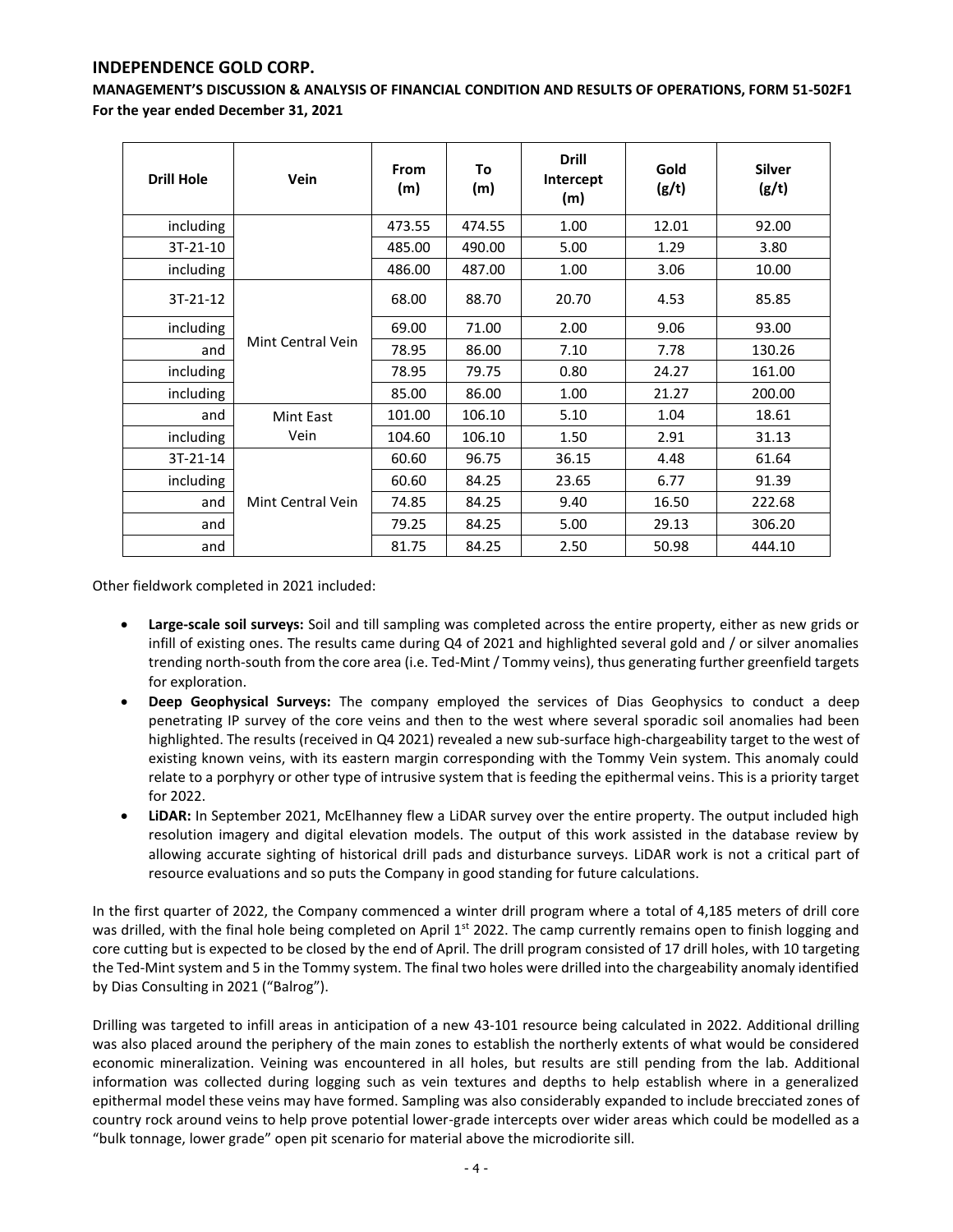## **MANAGEMENT'S DISCUSSION & ANALYSIS OF FINANCIAL CONDITION AND RESULTS OF OPERATIONS, FORM 51-502F1 For the year ended December 31, 2021**

## *Merit Property, British Columbia*

During the first quarter of 2019, the Company acquired an option to earn 60% of the Merit property from Almadex Minerals Ltd. The Merit property consists of four mineral claims covering approximately 1,907 hectares and is located in the Spences Bridge Gold Belt, 20 km northwest of Westhaven's Shovelnose Project. The property hosts three anomalous zones identified by gold-arsenic soil geochemistry with coincident geophysical targets. An historical trench across one of these zones returned 7.24 g/t gold over 1.8 m including 14.99 g/t gold over 0.6 m.

Comprehensive mapping of the property took place over several phases in the summer of 2019 with a total of 110 samples collected from vein and country rocks exposed at surface. The best results were found in chalcedonic quartz veins with dark sulphide bands, which have been defined as belonging to a 'low sulphidation epithermal' style deposit. Samples from the property returned grades of up to 9.5 grams per tonne gold and 341 g/t silver and were found at several locations across the property.

Restrictions surrounding Covid-19 had resulted in a later start than anticipated for 2020, but surface exploration commenced in the third quarter of 2020. Exploration at Merit targeted several zones identified during the 2019 field season with the objective of further understanding, delineating and expanding targets. Follow up work in at the Central Zone found additional chalcedonic quartz material approximately 70m northeast of a 2019 high grade sample and returned 7.69 g/t Au and 447 g/t Ag. Additional mapping and structural interpretation indicate that this area is part of the same structure that hosts the Sullivan Ridge veins but has been offset along a northwest to southeast trending fault. Follow up work at the Sullivan Ridge Target in 2020 discovered additional chalcedonic quartz veins that branch off at 10-15 degrees from the main vein. Samples from these veins returned grades of up to 4.35 g/t Au and up to 50 g/t Ag. A 200 metres ("m") by 100m area of branching veins were identified through mapping. Outcrops along a 700m strike length also show potential for similar structures.

On December 31, 2021, the Company wrote off the Merit Property in the amount of \$50,000.

In the first quarter of 2022, the Company gave Almadex Minerals Ltd. notice that it would be ending the JV agreement.

## *Nicoamen Property, British Columbia*

During the first quarter of 2019, the Company acquired an option to earn 60% of the Nicoamen property from Almadex Minerals Ltd. The Nicoamen property consists of nine mineral claims covering approximately 3,332 hectares and is located in the Spences Bridge Gold Belt, 40 km northwest of Westhaven's Shovelnose Project. The property hosts several anomalous zones identified by gold-arsenic soil geochemistry with coincident geophysical targets.

The Nicoamen Property contains several anomalous zones identified by soil geochemical sampling, an Induced Polarization ("IP") geophysical survey and ground geophysics. The Discovery Zone, traced for over 75 m, is a series of narrow, rhythmically banded, chalcedonic quartz veinlets ranging from 1 to 20 centimetres in width, with one vein in excess of 10 m in length. Trench samples returned assays of 0.5 grams/tonne gold over 4.9 m and 3.19 g/t gold over 0.2 m. A composite sample of quartz vein float collected 600 m northwest of the Discovery Zone returned 64.87 g/t Au. Mineralization at the West Zone is associated with a broad area of disseminated pyrite hosted in silicified and brecciated feldspathic rocks. The Canyon and Central Zones are both untested resistivity anomalies with coincident anomalous gold-arsenic soil geochemistry.

On December 31, 2021, the Company wrote off the Nicoamen Property in the amount of \$50,000.

In the first quarter of 2022, the Company gave Almadex Minerals Ltd. notice that it would be ending the JV agreement.

## *Boulevard Project, Yukon Territory*

The Bouelvard Project consists of four contiguous properties (Boulevard, YCS, Solitude and Tiger) totaling 958 quartz mining claims covering approximately 19,960 hectares. The Project is located in the Whitehorse Mining District, 135 km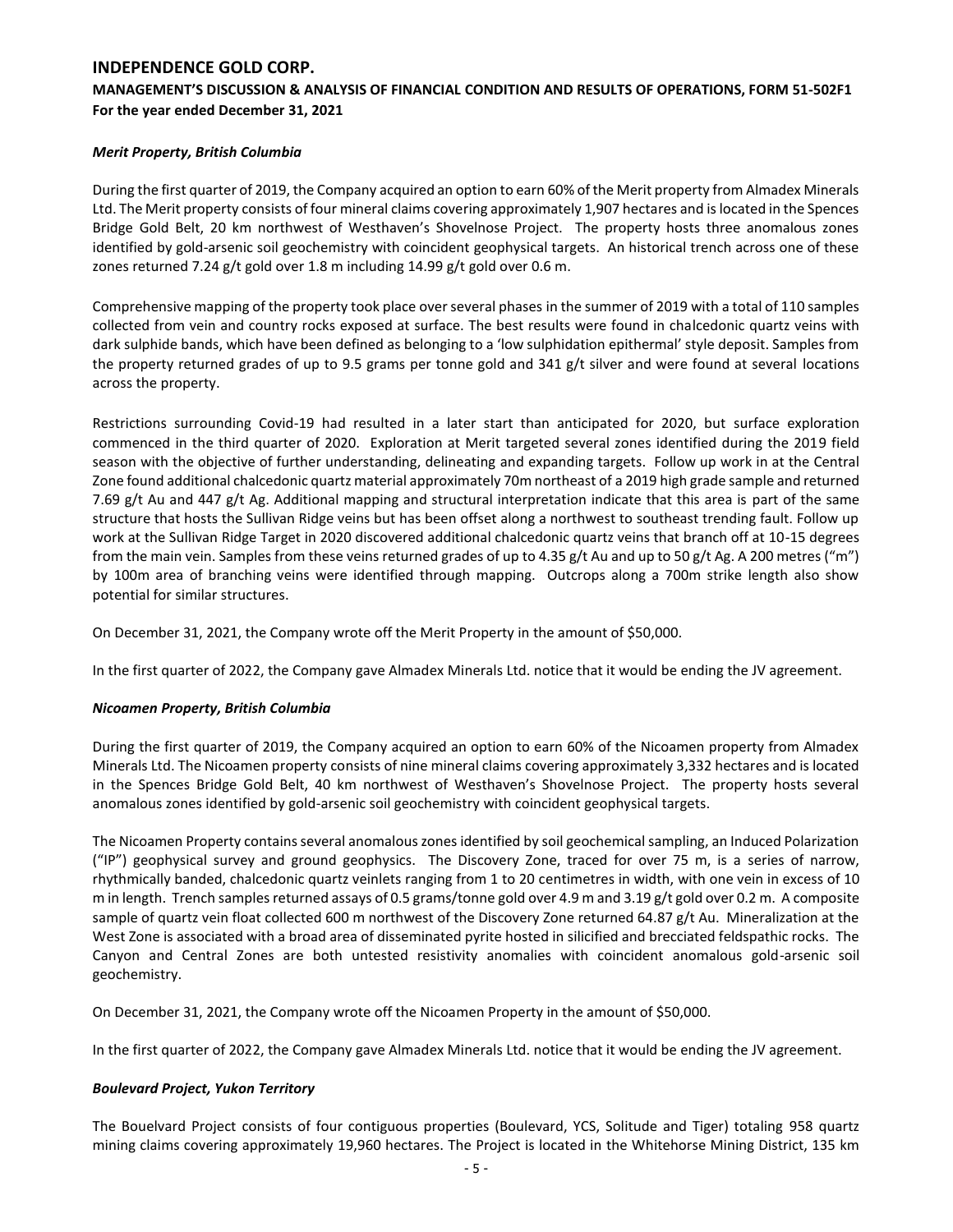## **MANAGEMENT'S DISCUSSION & ANALYSIS OF FINANCIAL CONDITION AND RESULTS OF OPERATIONS, FORM 51-502F1 For the year ended December 31, 2021**

south of Dawson City, Yukon, 35 km south of White Gold Corp's Golden Saddle deposit and contiguous to the Coffee Project owned by Newmont Corporation.

Exploration work by the Company on the Boulevard Project has identified three significant gold-in-soil anomalies (Zones): Sunset/Sunrise Zone (including the Hollywood trend); the Denali Zone (including the Kahiltna trend), and the Runway Zone. The Sunset and Sunrise trends together comprise a continuous northwest trending multi-element soil anomaly that extends over 2,400 m in length. The eastern margin of the Sunrise Zone also defines a northeasterly trend that extends for 1,400 m.

During the 2017 field season, a total of 977.5 m of diamond drilling was completed in nine holes within the Sunrise/Sunset Zone. Drilling focused primarily on the intersection of the Sunrise and Sunset trends. The best result from this program was BV17-58 which intersected 3.10 g/t gold over 1.5 m including 76.2 g/t gold in the coarse fraction of the sample. The elevated gold values in the coarse fraction exhibit what is known as the "nugget effect". This effect was identified for the first time during the 2017 field program and requires further investigation.

In addition, the 2017 program included the collection of 2,400 geochemical soil samples. The Boulevard Project now contains 25 distinct anomalous soil trends.

On December 31, 2021, the Company wrote off the Boulevard Project in the amount of \$6,208,117.

For additional information please visit the Company's website [www.ingold.ca.](http://www.ingold.ca/)

### **RESULTS OF OPERATIONS**

### **For the twelve months ended December 31, 2021 and 2020**

The net loss for the twelve months ended December 31, 2021 was \$8,946,054 compared to \$1,190,219 for the prior year's comparative period.

Expenses for twelve months ended December 31, 2021 amounted to \$2,785,252 (2020 - \$1,380,439). Exploration expenditures were higher in 2021 compared to 2020, due to increased exploration work at the 3Ts Property during the first half of 2021, including two drill programs. Expenditures related to field work were halted in the first half of 2020 due to Covid-19 precautions.

### **For the three months ended December 31, 2021 and 2020**

The net loss for the three months ended December 31, 2021 was \$6,703,460 compared to \$538,111 for the prior year's comparative period. The significant difference between the 2021 and 2020 is due to the write-off of the Boulevard Property.

Expenses for three months ended December 31, 2021 amounted to \$427,620 (2020 - \$605,986). Exploration expenditures were similar in 2021 compared to 2020 due to the exploration work being conducted at 3Ts in both periods.

### **Summary of Quarterly Results**

The following table summarizes information derived from the Company's financial statements for each of the eight most recently completed quarters.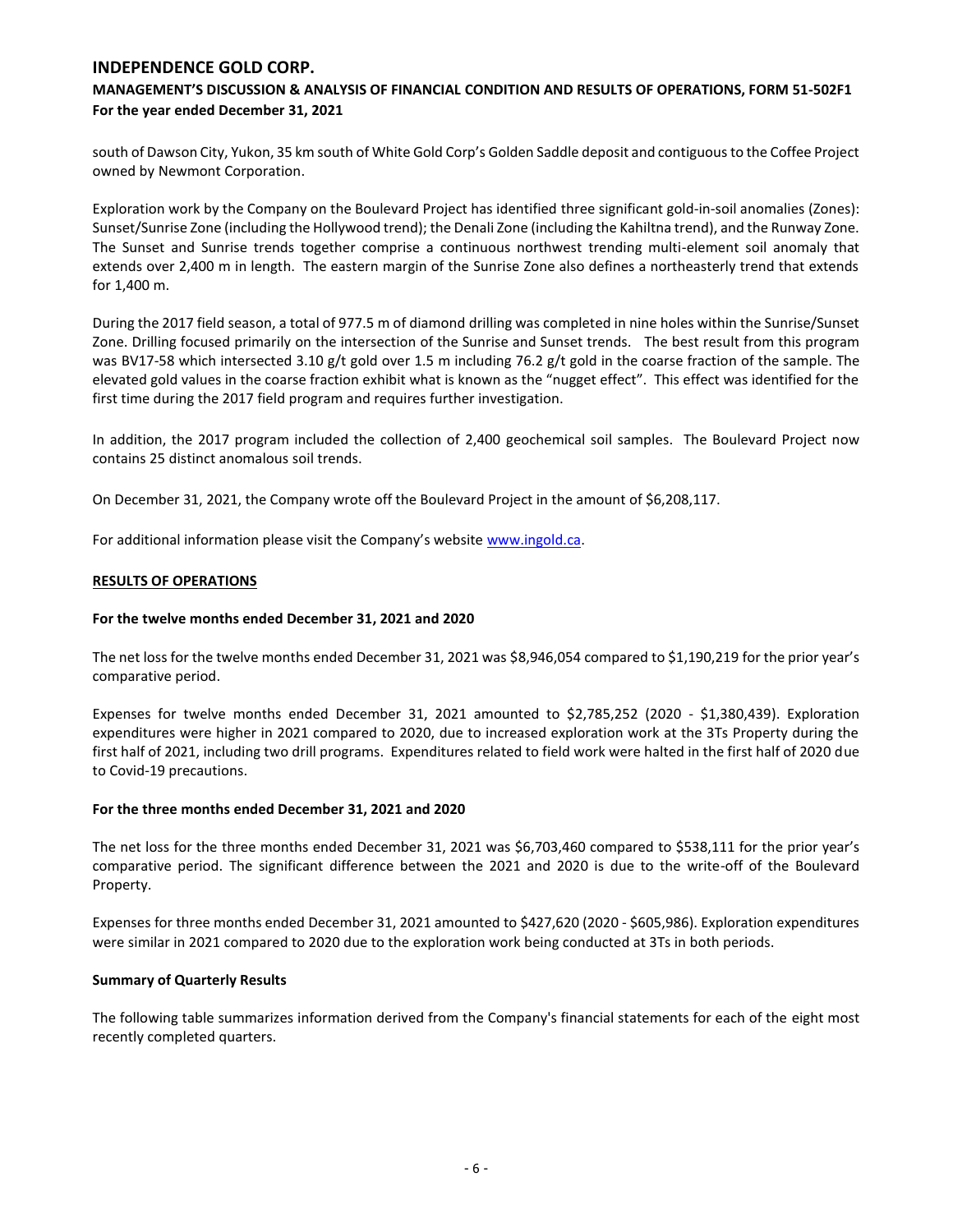**MANAGEMENT'S DISCUSSION & ANALYSIS OF FINANCIAL CONDITION AND RESULTS OF OPERATIONS, FORM 51-502F1 For the year ended December 31, 2021**

| Year:<br><b>Quarter Ended:</b>                                                   | 2021<br><b>Dec 30</b> | 2021<br>Sep 30       | 2021<br><b>Jun 30</b>   | 2021<br><b>Mar 31</b> | 2020<br><b>Dec 31</b> | 2020<br>Sep 30      | 2020<br><b>Jun 30</b> | 2020<br><b>Mar 31</b> |
|----------------------------------------------------------------------------------|-----------------------|----------------------|-------------------------|-----------------------|-----------------------|---------------------|-----------------------|-----------------------|
| Net sales or total revenue                                                       | <b>SNII</b>           | <b>SNil</b>          | <b>SNil</b>             | <b>SNil</b>           | <b>SNil</b>           | <b>SNil</b>         | <b>SNil</b>           | \$Nil                 |
| Net income (loss):<br>in total (000s)<br>(i)<br>per share <sup>(1)</sup><br>(ii) | \$(6,703)<br>\$(0.10) | \$ (518)<br>\$(0.01) | $$^{(872)}$<br>\$(0.01) | \$ (853)<br>\$(0.01)  | \$ (538)<br>\$(0.01)  | \$(408)<br>\$(0.01) | \$(34)<br>\$(0.00)    | \$(210)<br>\$(0.00)   |

(1) Fully diluted loss per share amounts are not shown as they would be anti-dilutive.

While the information set out in the foregoing table is mandated by *National Instrument 51-102,* it is management's view that the variations in financial results that occur from quarter to quarter are not particularly helpful in analyzing the Company's performance. It is in the nature of the business of junior exploration companies that unless they sell a mineral interest for a sum greater than the costs incurred in acquiring such interest, they have no significant net sales or total revenue.

Significant variances in the Company's reported loss from quarter to quarter most commonly arise from several factors that are difficult to anticipate in advance or to predict from past results. These factors include: (i) level of exploration and project evaluations expenses incurred, (ii) decisions to write off acquisition costs when management concludes there has been an impairment in the carrying value of a mineral property, or the property is abandoned, and (iii) the vesting of incentive stock options, which results in the recording of amounts for share-based compensation expense that can be quite large in relation to other general and administrative expenses incurred in any given quarter.

### **Selected Annual Information**

| Year                       | 2021        | 2020        | 2019        |
|----------------------------|-------------|-------------|-------------|
| Net sales or total revenue | <b>SNII</b> | <b>SNil</b> | <b>SNil</b> |
| Net income (loss):         |             |             |             |
| (i)<br>in total (000s)     | (58, 846)   | (51, 190)   | (51, 552)   |
| per share (1)<br>(ii)      | (50.10)     | (50.02)     | (50.03)     |
| Total Assets (000's)       | \$7.014     | \$14.399    | \$12,418    |

*(1) Per share amounts are calculated using the weighted average number of shares outstanding. Fully diluted loss per share amounts have not been calculated, as they would be anti-dilutive.*

### **Financing Activities**

During the year ended December 31, 2021, the Company incurred share issuance costs of \$92,667 related to its December 2020 private placement financing, made \$97,206 in lease payments for its Vancouver office and photocopier lease, received \$90,840 from the exercise of share purchase warrants and \$125 from the exercise of stock options, and received net proceeds of \$1,787,500.

During the year ended December 31,2020, the Company made lease payments of \$187,212, and received net proceeds from two private placement financings of \$2,996,485.

### **Investing Activities**

During the year ended December 31, 2021, the Company issued 400,000 shares, pursuant to the Merit and Nicoamen property agreements with a fair value of \$56,000, received gross proceeds of \$78,023 (2020 - \$136,175) from the sales of its investments, received 300,000 shares of Bullet Exploration Inc. with a fair value of \$21,000 for the sale of the Anita Property and made a \$40,000 payment for its land use deposit related to the Nicoamen property.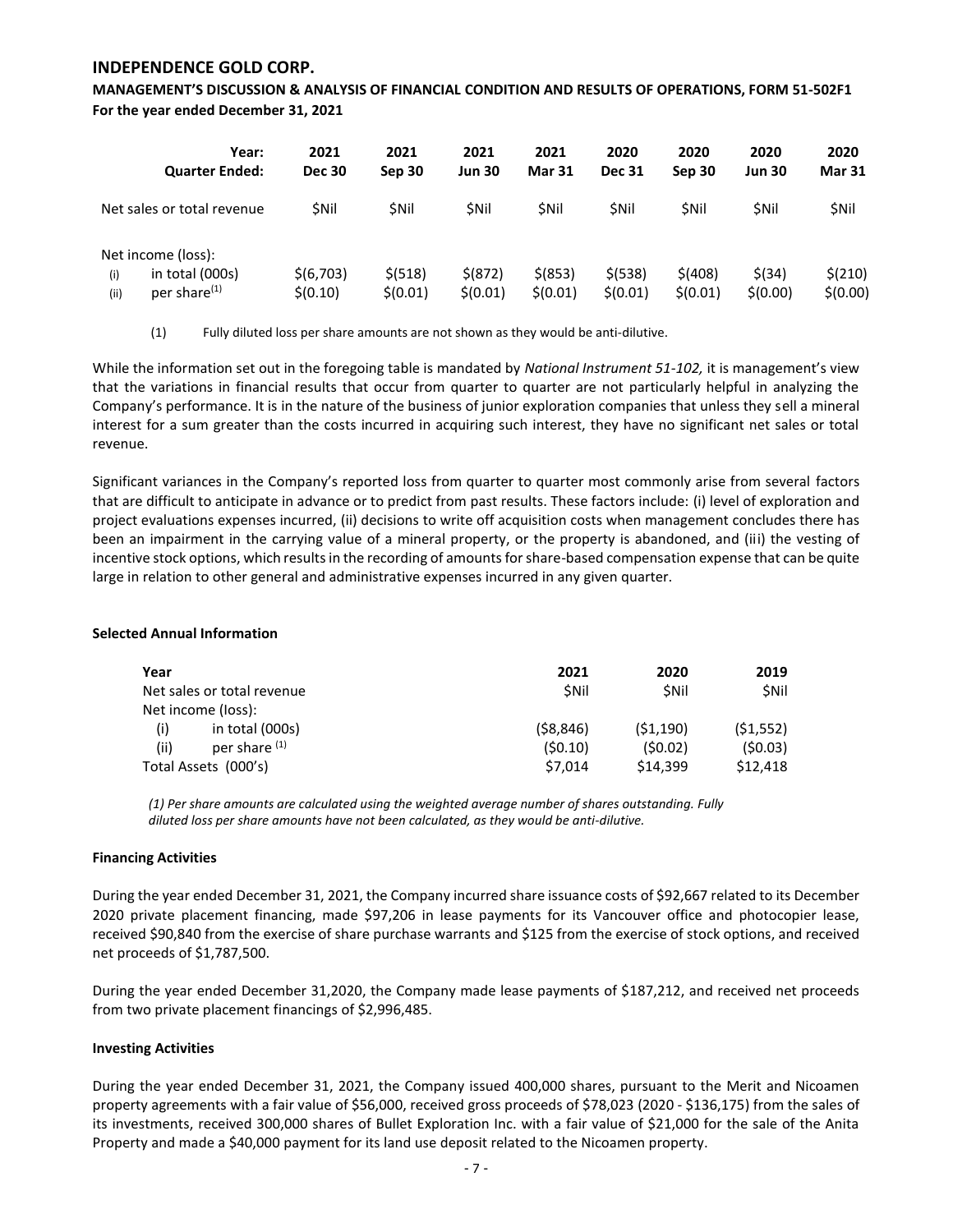## **MANAGEMENT'S DISCUSSION & ANALYSIS OF FINANCIAL CONDITION AND RESULTS OF OPERATIONS, FORM 51-502F1 For the year ended December 31, 2021**

During the year ended December 31,2020, the Company issued 200,000 shares, pursuant to the Merit and Nicoamen property agreements and received \$15,903 in long-term deposits.

#### **Off Balance Sheet Arrangements**

The Company does not have any off-balance sheet arrangements.

### **Transactions with Related Parties**

The Company had one wholly-owned subsidiary, Silver Quest Resources (US) Ltd. (incorporated in Nevada), which had no activity in either 2020 or 2021.

### *Key Management Personnel*

Key management personnel include those persons having authority and responsibility for planning, directing, and controlling the activities of the Company as a whole. The Company has determined that key management personnel consists of executive and non-executive members of the Company's Board of Directors and corporate officers, including the Company's Chief Executive Officer and Chief Financial Officer. The Company entered into the following transactions with related parties and key management personnel during the year ended December 31, 2021:

Paid or accrued the following to Rand Explorations Ltd., a company controlled by Randy Turner, the President and Chief Executive Officer of the Company:

|                            | 2021      | 2020   |
|----------------------------|-----------|--------|
| Management fees            | 140.250 S | 94.350 |
| Geological consulting fees | 24.750    | 16.650 |
| Share based compensation   | -         | 17.932 |

Paid or accrued the following to Harry Chan, the Chief Financial Officer of the Company:

|                          | 2021                     | 2020   |
|--------------------------|--------------------------|--------|
| Management fees          | 72.000 S                 | 77.000 |
| Share based compensation | $\overline{\phantom{0}}$ | 10.759 |

Paid or accrued the following to non-executive directors of the Company:

|                          | 2021      | 2019   |
|--------------------------|-----------|--------|
| Director fees            | 39.000 \$ | 39.000 |
| Share based compensation | $\sim$    | 89.662 |

The Company provides geological, office and administrative services to public companies with common directors. During the year ended December 31, 2021, the Company received or accrued \$35,435 (December 31, 2020 - \$18,900) for rent and \$28,525 (December 31, 2020 - \$12,700) for accounting, investor relations, geology and other.

Included in receivables at December 31, 2021 is \$53,186 (December 31, 2020 - \$59,772) due from companies with directors and/or officers in common. Included in accounts payable and accrued liabilities at December 31, 2021 is \$13,960 (December 31, 2020 – \$23,138) due to directors and companies with directors and/or officers in common.

### **LIQUIDITY AND CAPITAL RESOURCES**

Independence has no operations that generate cash flows and the Company's future financial success will depend on the discovery of one or more economic mineral deposits. This process can take many years, can consume significant resources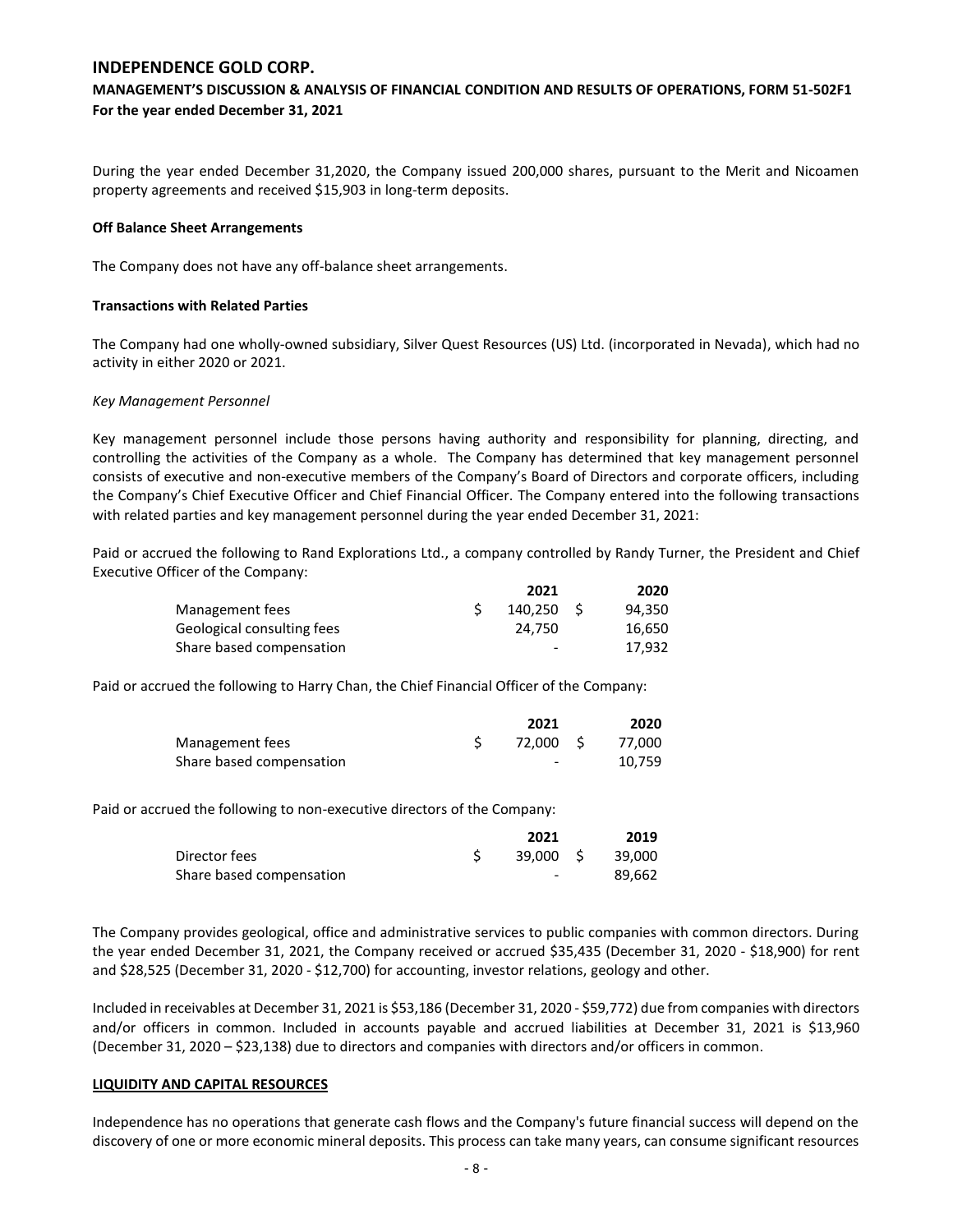## **MANAGEMENT'S DISCUSSION & ANALYSIS OF FINANCIAL CONDITION AND RESULTS OF OPERATIONS, FORM 51-502F1 For the year ended December 31, 2021**

and is largely based on factors that are beyond the control of the Company's management.

For the foreseeable future, Independence will rely upon its ability to raise financing through the sale of equity. This is dependent on positive investor sentiment, which in turn is influenced by a positive climate for precious metal exploration generally, a company's track record and the experience and calibre of a company's management.

There is no assurance that Independence will be able to access equity funding at the times and in the amounts required to fund the Company's activities. The outlook for the world economy remains uncertain and vulnerable to various events that could adversely affect the Company's ability to raise additional funds going forward.

### **Cash and Financial Condition**

The Company's working capital was approximately \$1.8M at December 31, 2021, which is insufficient to cover anticipated operating costs and expenditures on the exploration programs on its properties for the near term. The Company will need to seek financing in the near term in order to fund its planned exploration programs. Nevertheless, the Company will evaluate offers of financing to enable the Company to maintain a strong balance sheet while continuing to fund exploration projects that are generating positive results.

Independence has no other debt, does not have any unused lines of credit or other arrangement in place to borrow funds, and has no off-sheet balance arrangement. The Company has no current plans to use additional debt financing and does not use hedges or other financial derivatives.

## **Financial Instruments**

The Company's financial instruments currently consist of cash and cash equivalents, investments, receivables, exploration advances and land-use deposits, and accounts payable and accrued liabilities. The fair value of cash and cash equivalents and investments are measured based on Level 1 of the fair value hierarchy. The fair value of receivables, exploration advances and land-use deposits and accounts payable and accrued liabilities approximate their book values because of the short-term nature of these instruments. Moreover, it is management's opinion that the Company is not exposed to significant interest, currency or credit risks arising from these financial instruments.

### **OUTSTANDING SECURITIES DATA**

On the Report Date, the Company had the following securities outstanding:

| Common Shares        | 103,781,821 |
|----------------------|-------------|
| Options              | 6,850,000   |
| Warrants             | 18,101,285  |
| <b>Fully Diluted</b> | 128,733,106 |

### **OUTLOOK**

The Company continues to evaluate and discuss with other parties' potential gold and silver projects for possible acquisition, potential transactions and corporate opportunities to add to its current portfolio of properties. In addition, the Company is reviewing the results from past projects to determine how best to advance and explore its properties. The Company has identified an inferred resource on the 3Ts Project on the Nechako Plateau in British Columbia, which is the focus for the company in 2022.

### **FORWARD-LOOKING INFORMATION**

Certain of the statements made and information contained herein is "forward-looking information" within the meaning of the British Columbia Securities Act. This includes statements concerning the Company's plans at its mineral properties, which involve known and unknown risks, uncertainties and other factors which may cause the actual results, performance or achievements of the Company, or industry results, to be materially different from any future results, performance or